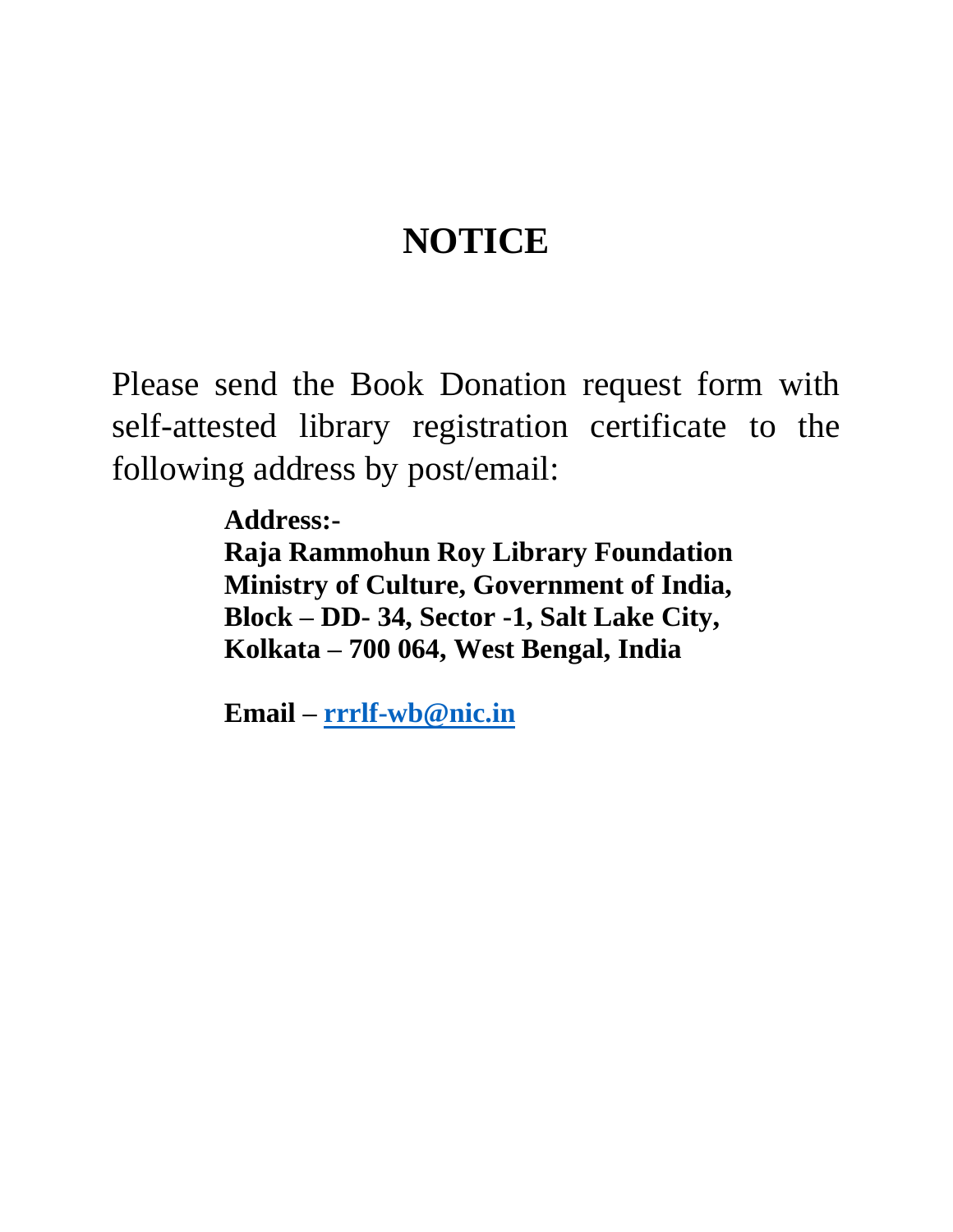## **BOOK DONATION REQUEST FORM**

| 1.             | Name of the Library:                     |                                                           |  |
|----------------|------------------------------------------|-----------------------------------------------------------|--|
| POSTAL ADDRESS |                                          |                                                           |  |
| 2              | Premises No./Street<br>(i)               |                                                           |  |
|                | (ii) Village/Town/City                   |                                                           |  |
|                | (iii) Post Office                        |                                                           |  |
|                | (iv) District                            |                                                           |  |
|                | (v) State                                |                                                           |  |
|                | (vi) Pin Code                            |                                                           |  |
|                | (vii) Contact/Mobile No of the applicant |                                                           |  |
|                | (viii) Whether the library located at    | (i) Urban (ii) Rural                                      |  |
|                | $(ix)$ E-mail Id                         |                                                           |  |
| 3.             | <b>Nearest Railway Station/Bus Stop</b>  |                                                           |  |
| 4.             | <b>Nearest Landmark</b>                  |                                                           |  |
|                | <b>LIBRARY DETAILS</b>                   |                                                           |  |
| 5.             | Date of establishment of the library:    |                                                           |  |
|                | (Photocopy of the Society Registration   |                                                           |  |
|                | Certificate/Govt. Order, if any)         |                                                           |  |
| 6.             | <b>Status of the Library</b>             | Divisional<br>Sub-Divisional/<br><b>SCL</b><br>$\sqrt{2}$ |  |
|                | (Tick the appropriate)                   | Mondal/District/City/Central/Town                         |  |
|                |                                          | /Municipal / Taluk / Tehsil / Branch / Rural/             |  |
|                |                                          | Other (please specify)                                    |  |
| 7.             | Nature of Library                        | Govt./Sponsored/Aided/Run by Local Body                   |  |
|                | (Tick the appropriate)                   | or LLA/Notified Area Authority/NGO or                     |  |
|                |                                          | Trust run Library.                                        |  |
| 8.             | (i) Total Nos. of Registered Members:    | (i)                                                       |  |
|                | (ii) Average no. of readers per day :    | (ii)                                                      |  |
| 9.             | The total no. of books and magazines     | a) Books                                                  |  |
|                | available in the library:                | b) Magazines :                                            |  |
|                |                                          | c) Other items :                                          |  |
|                |                                          | d) Books received from RRRLF :                            |  |
| 10             | Whether Library is Automated with        | Yes/No                                                    |  |
|                | Library automation software?             |                                                           |  |
|                |                                          |                                                           |  |
| 11.            | Yes, How many<br>Computers<br>If<br>are  |                                                           |  |
|                | available for users?                     |                                                           |  |
| 12.            | Availability of Internet Connection      |                                                           |  |
| 13.            | <b>Stock of Reading Room Furniture</b>   | a) No. of Almirahs:                                       |  |